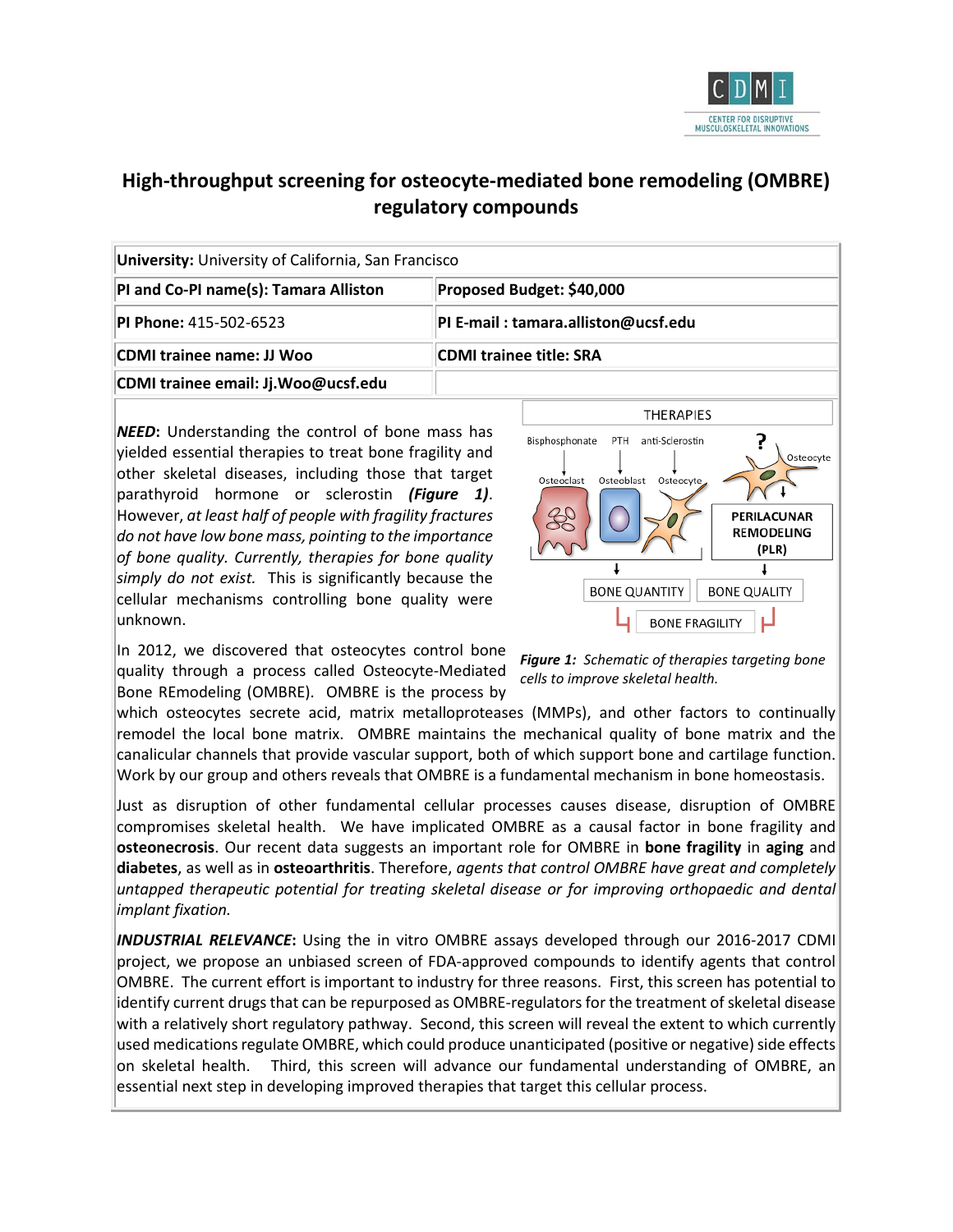*PROJECT OBJECTIVE AND AIMS:* This project promotes the development of new therapies to improve bone quality and prevent bone fragility and other common musculoskeletal diseases by targeting osteocyte-mediated bone remodeling (OMBRE) or perilacunar remodeling *(Figure 1)*. *This project objective is to screen a library of FDA-approved small molecule compounds to identify agents that regulate OMBRE in vitro*. In partnership with M. Arkin, PhD, the Director of the UCSF Small Molecule Development Center (SMDC), we have developed two in vitro assays to quantify functional OMBRE outcomes that are suitable for high throughput screening (HTS). Specifically, we aim to:

## *Aim 1: Validate functional OMBRE assays in a high-throughput screen (HTS) format.*

Using established metrics of HTS assay performance, we will optimize and validate assays in a 384-well HTS format using OCY454 osteocyte-like cells, which robustly express markers of mature osteocytes, such as SOST. The primary screen monitors intracellular acidification using a pH-sensitive fluorescent dye, whereas the secondary screen monitors OMBRE gene expression using Taqman arrays.

## *Aim 2: Perform high throughput screen for OMBRE regulatory compounds.*

We will employ HTS primary and secondary screens to identify OMBRE regulatory compounds from among a library of 2000 FDA & European-approved small molecule compounds.

## *Aim 3: Identify and validate lead OMBRE-regulatory compounds for in vitro analysis.*

Following detailed statistical analyses of HTS results, we will cherry pick 'hits' from Aim 2 for detailed in vitro validation. Validated compounds will be evaluated in vivo in subsequent studies.

## *METHODS:*

## *Aim 1: Validate functional OMBRE assays in a high-throughput screen (HTS) format.*

We will adapt two in vitro OMBRE assays, developed with CDMI support, to meet standard HTS design parameters in a 384-well format. The primary screen will evaluate intracellular pH (pHi), a key functional outcome. For example, OMBRE agonists, including SOST, TGF-beta and PTH, induce intracellular acidification of MLOY4 cells. This drop in pHi is detected as a shift in the wavelength of a pH-sensitive intracellular fluorescent dye (5-(and-6)-carboxy SNARF-1, AM), a change that is detectable in a fluorescence plate reader in a 384 well format.

The secondary screen will evaluate the induction of prototypical OMBRE genes using Taqman array plates. In an HTS format, the effect of 16 compounds can be screened on 5 genes (MMP13, MMP14, cathepsin K, carbonic anhydrase 2 (CA2), and the ATPase Atp6v0d) and one housekeeping gene (RPL19) in OCY454 cells. All have established roles in OMBRE in vivo $8-11,34$ .

Assays will be optimized for OCY454 osteocyte-like cells, which show superior fidelity to native osteocytes relative to other osteocytic cell lines. We will assess several factors that must be optimized to conduct screens with suitable quality and consistency, as determined using HTS metrics such as Z-Prime, Z-Factor, and the coefficient of variation<sup>67</sup>. Since the SMDC compound libraries are dissolved in DMSO, both assays will be validated in cells treated with negative (0.5% DMSO) or positive (5 ng/ml TGF beta in 0.5% DMSO) controls in replicates proscribed by the SMDC.

## *Aim 2: Perform high throughput screen for OMBRE regulatory compounds.*

Validated assays from Aim 1 will be used to screen a library of FDA and European-approved drugs. This library of approximately 2000 compounds, with relevant positive and negative controls, is screened in seven 384 well plates. This is a standard first step for new HTS screens, because it has many significant advantages. First, the smaller-scale screen reduces the technical risk for new assays. Second, a 'hit' from this screen could have enormous translational value. 'Repurposing' an existing drug presents an easier and faster regulatory path, given that the pharmacokinetics, pharmacodynamics, and mechanisms of action are already established for other indications. Third, this screen may reveal unknown side